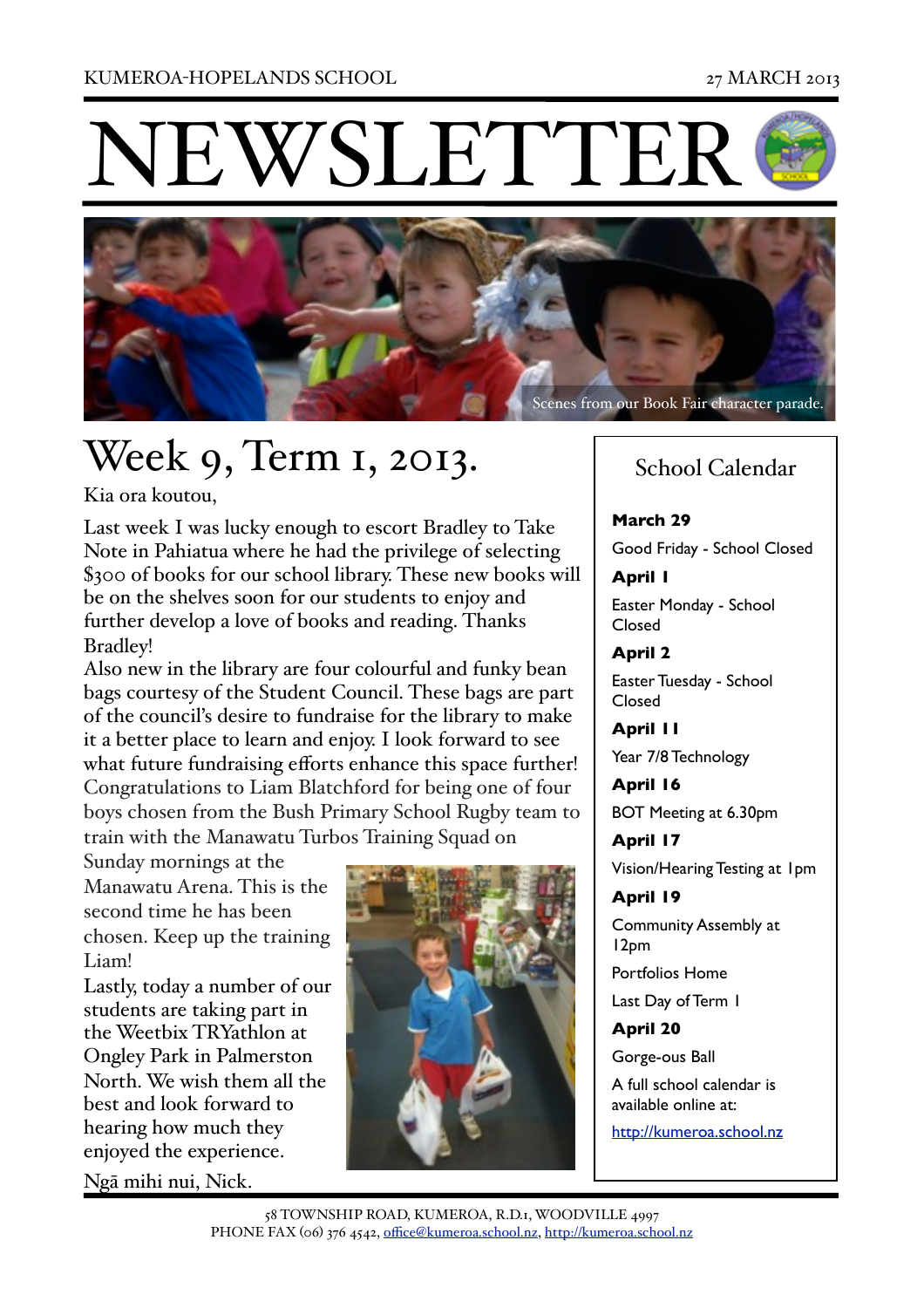#### SCHOOL NOTICES

#### **Digital Citizenship Student Use Agreement**

Last week every student was provided with a Digital Citizenship Student Use Agreement.

We require the completed agreements to be discussed, signed and sent back to school as soon as possible.

If you have any questions or have misplaced your form, please do not hesitate to get in touch.

#### **Vision & Hearing Screening**

The Vision Hearing Technicians are visiting school on Wednesday 17th of April @ 1pm.

Children to be screened during this visit are:

• New Entrants who have not had/ completed their B4 School Check

#### **Situations Vacant: Board of Trustees Minutes Secretary**

A reminder that if you are interested in this position and you have excellent organisation, communication and word processing skills, please email a letter of application to Nick:

[principal@kumeroa.school.nz](mailto:principal@kumeroa.school.nz)

- Year 7 Students
	- distance vision for all Students
	- colour vision for boys
- A Number of Year 8 Students
	- re-screening/follow-ups from the previous year
	- those who have previously not been screened as a year 7
- Children who have no previous screening record.

If your child is included in this list above and you do *not* wish for your child to be

#### **A BIT FROM THE BOT**

At the end of last year we took part in a series of training sessions to further develop our understanding of what it means to be a trustee. All of us have found that what we learnt and discussed in our training has been really useful in our roles as governors of the school.

As a result of the training we have developed a new review schedule for policies, procedures, monitoring student achievement and for how we work as a board. The review schedule ensures that we are always asking questions such as; What has worked and what hasn't? What can we (the board) do to help? What is the impact on student learning? How do we know?

We continue to be very focussed on providing the support and opportunities the teaching staff need to raise student achievement particularly in reading, writing and maths.

Our next meeting is on Tuesday April 16, 6:30pm in the library. These are public meetings and you are welcome to come along to find out more about school operation.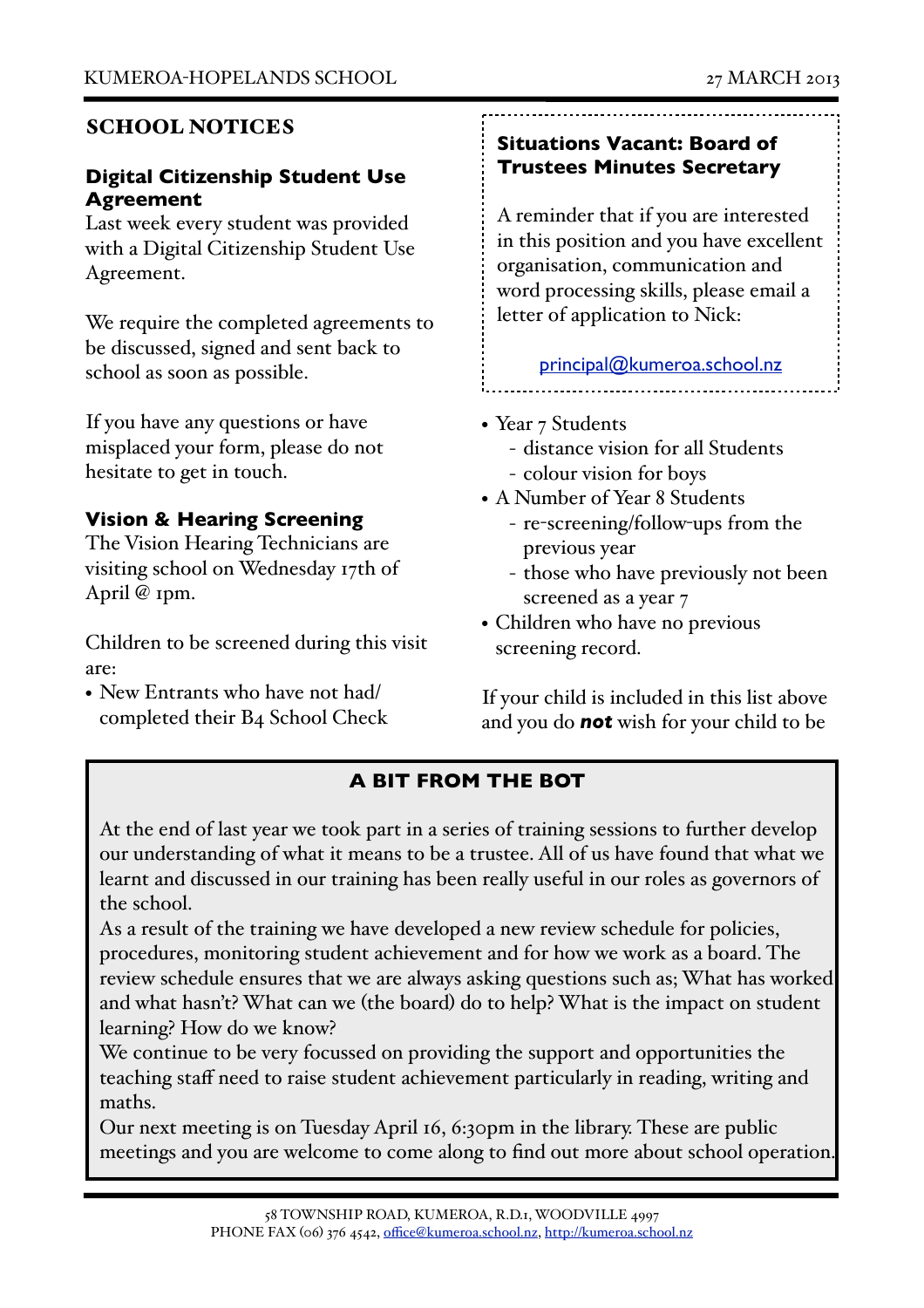checked, could you please inform the school office as soon as possible.

#### **Touch Results**

- Under 13+ vs. Pahiatua: Lost 12-0
- Under 11s vs. Woodville Wanderers: Won  $7-3$
- Under 9s vs. Woodville All Stars: Won 9-8

#### **Touch Draw for Friday March 29**

No touch this week - Easter Friday!

#### COMMUNITY NOTICES

#### **House for Rent in Kumeroa**

4 bedroom house, next door to school & college bus at gate, single garage, pets ok, \$130pw. Playground and swimming pool on your doorstep! Phone Nick 376 4542 or Ian 376 5559.

#### **House For Sale in Kumeroa**

Stunning house for sale in Domain Road - 4 bedrooms, 2 bathrooms, with 2 acres of land. Close to school & college bus at gate. For a detailed description and photos please go to the following link on:

#### <http://goo.gl/OXAby>

Or call 021 252 3263 for more information.

#### **Pahiatua Swimming Club Prizegiving**

Thursday, 28th March - 6pm at Pahiatua School Hall. Please bring a plate for a shared supper.

**Firewood For Sale**

Is your wood shed looking a bit empty??

The Kumeroa-Hopelands School Education Trust has gum firewood for sale. \$220 for approximately 3m3 or fill your own trailer/ute for a negotiated price.

Give Nick or Carron a call on 376 4624 to get your winter warmth sorted!

#### **Wanted Please**

60 litre or 100 litre plastic drums from farmers e.g. drums that have had teat spray in them. Phone Kathy on 376 4172.

#### **Cleaner Required**

Once a week for house cleaning - basic housework (approx. 2 hours). Rate negotiable. Contact Bexx Brown 376 5364.

#### **Craft Workshops for Adults**

Pahiatua Marae Hall Riccarton Rd, Pahiatua Tuesday 2nd April 11am - 1pm Topics on offer include: sewing, flax weaving, spinning, knitting, crochet, cooking, mosaic, card making, and more. Cost: gold coin donation (there maybe a small cost for materials). To register your interest and for further details contact Fay 376 6893.

#### **Newsletter Checklist. I have...**

- 
- ✓ Sent in named emergency supplies ✓ Discussed, signed and returned Digital Citizenship Agreement